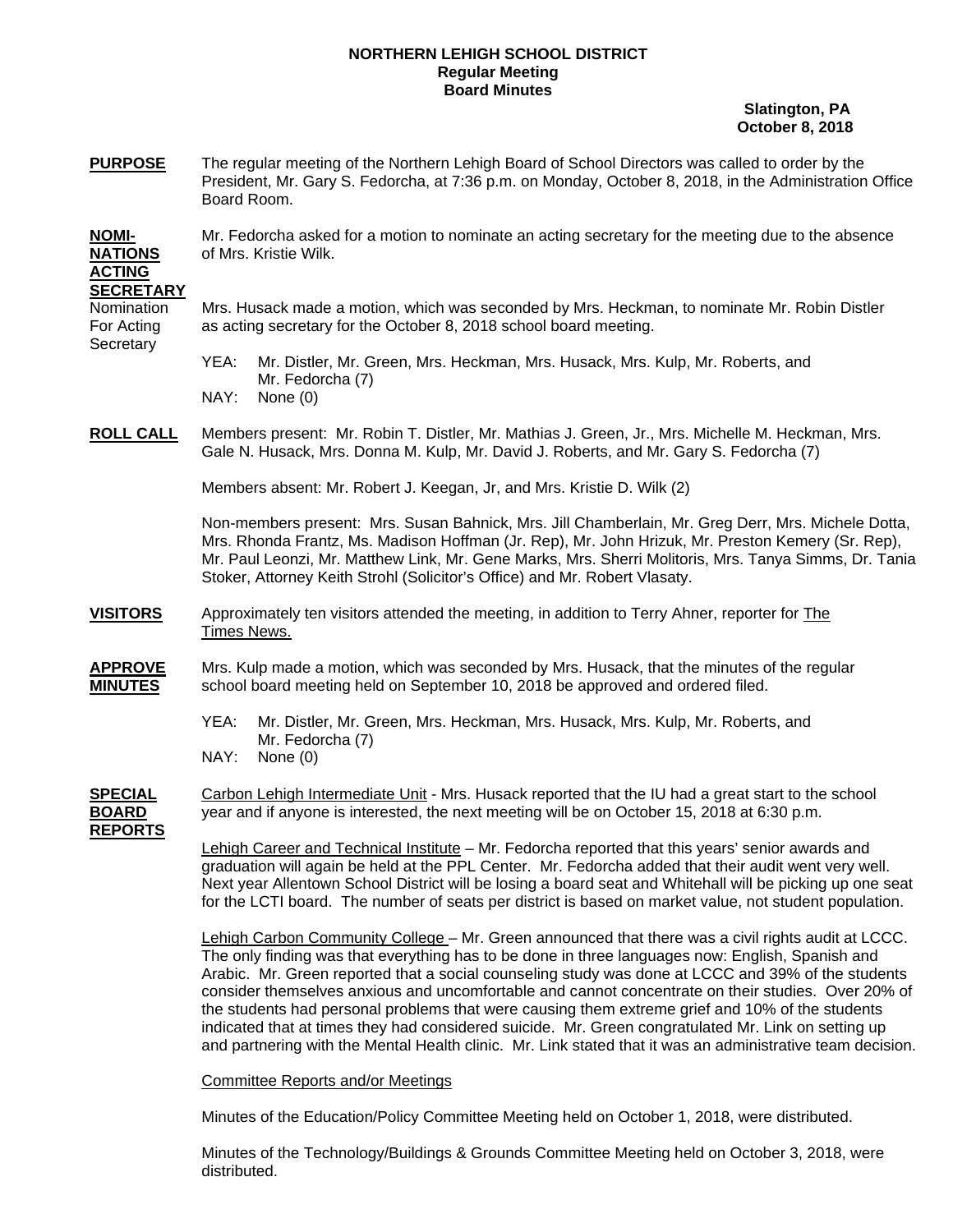**BOARD**

.

**SPECIAL**Minutes of the Finance Committee Meeting held on October 3, 2018, were distributed.

**REPORTS** Student Representatives to the Board Report –Ms. Madison Hoffman and Mr. Preston Kemery distributed their written student representative report and verbally reported on its contents.

> Assistant to the Superintendent – Dr. Stoker announced that each of the building principals would be sharing activities occurring in their buildings. Mr. Leonzi reported that in coordination with National Fire Prevention Week, Peters Elementary will be hosting a fire education assembly on Friday, October 12, 2018. A fire drill will be held in the morning and a variety of fire trucks will arrive at the building. Approximately 25 volunteer firefighters will be giving grade level assemblies with the theme "Look, Listen and Learn," which will teach them how to reduce the risk of fire and be prepared in the event of a fire.

 Mr. Pyne reported that the Barnes and Noble Night will be November 1, 2018 from 6:00 p.m. – 7:30 p.m. In addition to books, there will be raffles and a scavenger hunt.

Mrs. Chamberlain reported that in honor of homecoming, the Middle School had spirit week all week with different themes each day. In addition, on Wednesday, October 10, 2018, at 6:30 p.m. there will be a presentation for parents on the 1:1 Chromebook initiative which will explain the policies and procedures related to this initiative.

Mr. Vlasaty reported that Thursday, October 18, 2018 will be the annual bonfire. This year we are partnering with the Chamber of Commerce. Area businesses will be invited to attend as well.

Dr. Stoker announced that we have written two grants over the summer through the Safe Schools Grant from PDE. We were the recipients of a \$20,000.00 grant which will be used for vulnerability study for all of our buildings, training of our staff and students, and to update our multi-hazard plan.

Business Manager's Report – Mrs. Molitoris reported that the State Auditors will be here on Tuesday, October 16, 2018 at 1:00 p.m. to review the audit. All school board members are invited to attend.

 Superintendent's Report – Mr. Link introduced Jamie Knerr, President of Student Council who introduced the officers in attendance, and updated the board on events that were held and that are planned for the school year. She thanked the school board for their support of the students of Northern Lehigh.

Mr. Link announced that coach David Oertner achieved his 1000<sup>th</sup> win as a Varsity Cross Country Coach. If you see him, please be sure to congratulate him on his achievement.

 Mr. Link introduced Mrs. Alyssa Wingenfield, Project Engineer and Account Executive from McClure who updated the board on the completed and future projects. Next summers' projects include new HVAC at the High School, and.the other project that is currently not under contract, is the Science Room Lab at the High School. There is currently \$1 million left from the original contract that has been approved, but not been spent. Mrs. Wingenfield informed the board at this point, the preliminary numbers show a shortage of \$200,000 - \$400,000 for the science lab. McClure is working with the contractor to reduce the costs and she will be back next month with the final cost of the project so that it can be voted on at the December meeting. Mr. Green asked if the contractor, Boyle, did the design and the quote for the project. Mrs. Wingenfield stated that an architect was used for the plans. Boyle offered to do the design and there may be savings by using their design. Mr. Green asked if there was a bid. Mrs. Wingenfield stated that a conceptual design was bid through some general contractors, and Boyle was selected. Mrs. Husack asked if the updated prices were for the additional two rooms. Mrs. Wingenefield responded no, the original design came in at \$1.3 – \$1.5 million and to add the other rooms would be a total of \$1.9 - \$2.1 million. Mrs. Heckman asked if we need more rooms. Mr. Link stated that we are working to keep the Science department in one area. Mrs. Husack asked if the rooms were individual seats and if they included group activity areas. Mrs. Wingenfield said the furniture has not been decided. Dr. Stoker stated that we are looking at modular options as well.

Mr. Fedorcha reported that an executive session was held prior to tonight's meeting to discuss personnel issues.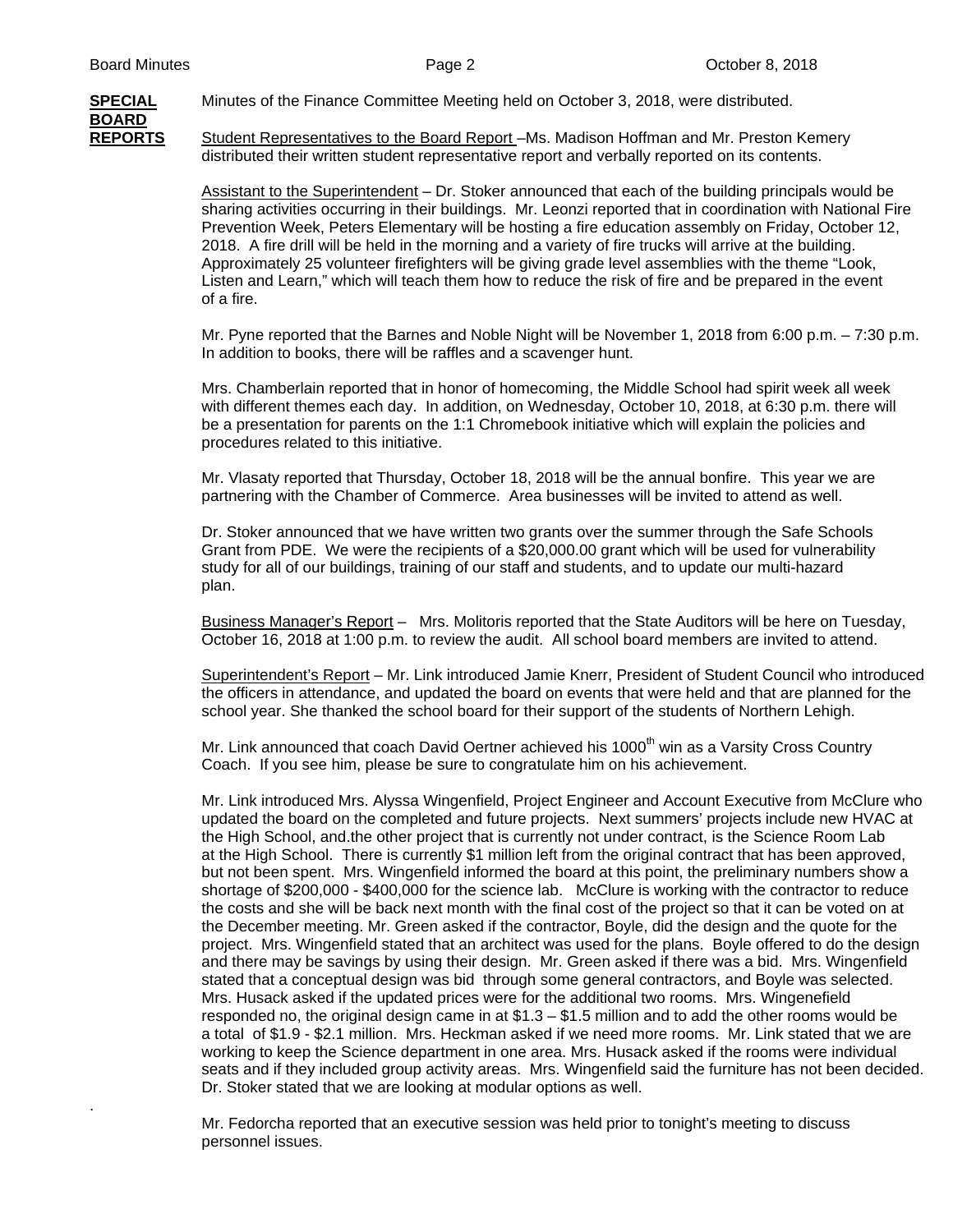**PERSONNEL** Mrs. Husack made a motion, which was seconded by Mrs. Heckman, that the Board of Education approves the following personnel and legal items:

Resignation Accept the resignation of Barry Herman as a Gameworker for the 2018-2019 school year.

 Accept the resignation of Jeffrey Bachman from his position as Technology Coordinator effective the end of the business day, October 8, 2018.

Family Medical Approve the request of employee #6664 to take an eight week family medical leave of absence Leave beginning on or about January 24, 2019, for the birth of a child. Employee is requesting to use accumulated sick days in conjunction with the family medical leave. Employee plans to return to her teaching position upon exhaustion of family medical leave.

Brandywine Motion to approve the following bus drivers from Brandywine Transportation to transport Northern Transportation Lehigh School District students for the 2018-2019 school year:

Bus Drivers

**Secretary** 

Michael Knauss

Salary **Acknowledge the following teachers who have completed the requirements per the Collective** Adjustments Bargaining Agreement that would entitle them to a salary increase for the 2018-2019 school year:

| Stephen Shuey  |             |
|----------------|-------------|
| From:          | Step 11B+24 |
| To:            | Step 11M    |
| Steven Jonkman |             |

 From: Step 7B+24 To: Step 7M

Game Motion to renew the appointment of the following list of people as Game Workers for the Workers 2018-2019 school year. Game Workers consist of ticket sellers and takers, game announcers, 2018-2019 scoreboard operators, timers, field judges, scorekeepers. Rate of pay is consistent with the rates approved on the 2017-2018 Supplementary Personnel Salary Schedule.

> Terry Bowman Jeffrey Miller Alden Farber

Substitute- Motion to renew the appointment of the following individuals as substitute secretary for the 2018- Non- 2019 school year at the 2018-2019 substitute rate as approved on the Supplementary Personnel Instructional Salary Schedule:

Amanda Trelease

## Instructional Approve to appoint the following individual as substitute aide for the 2018-2019 school year at Aide the 2018-2019 substitute rate as approved on the Supplemental Personnel Salary Schedule:

Linda Neff

Cafeteria Motion to renew the appointment of the following individuals as substitute cafeteria workers for the Workers 2018-2019 school year at the 2018-2019 substitute rate as approved on the Supplementary Personnel Salary Schedule:

> Linda Neff Amanda Trelease

Co-Curricular Accept the resignation of Jeremy Battista from his position as Assistant Boys' Soccer Coach for the Resignation 2018-2019 soccer season. Stipend to be paid will be \$406.66.

Co-Curricular Approve the motion to change the status of Tyler Svetik, Volunteer Assistant Boys' Basketball coach Change of which was originally approved at the May 14, 2018 board meeting, to Middle School Boys' Basketball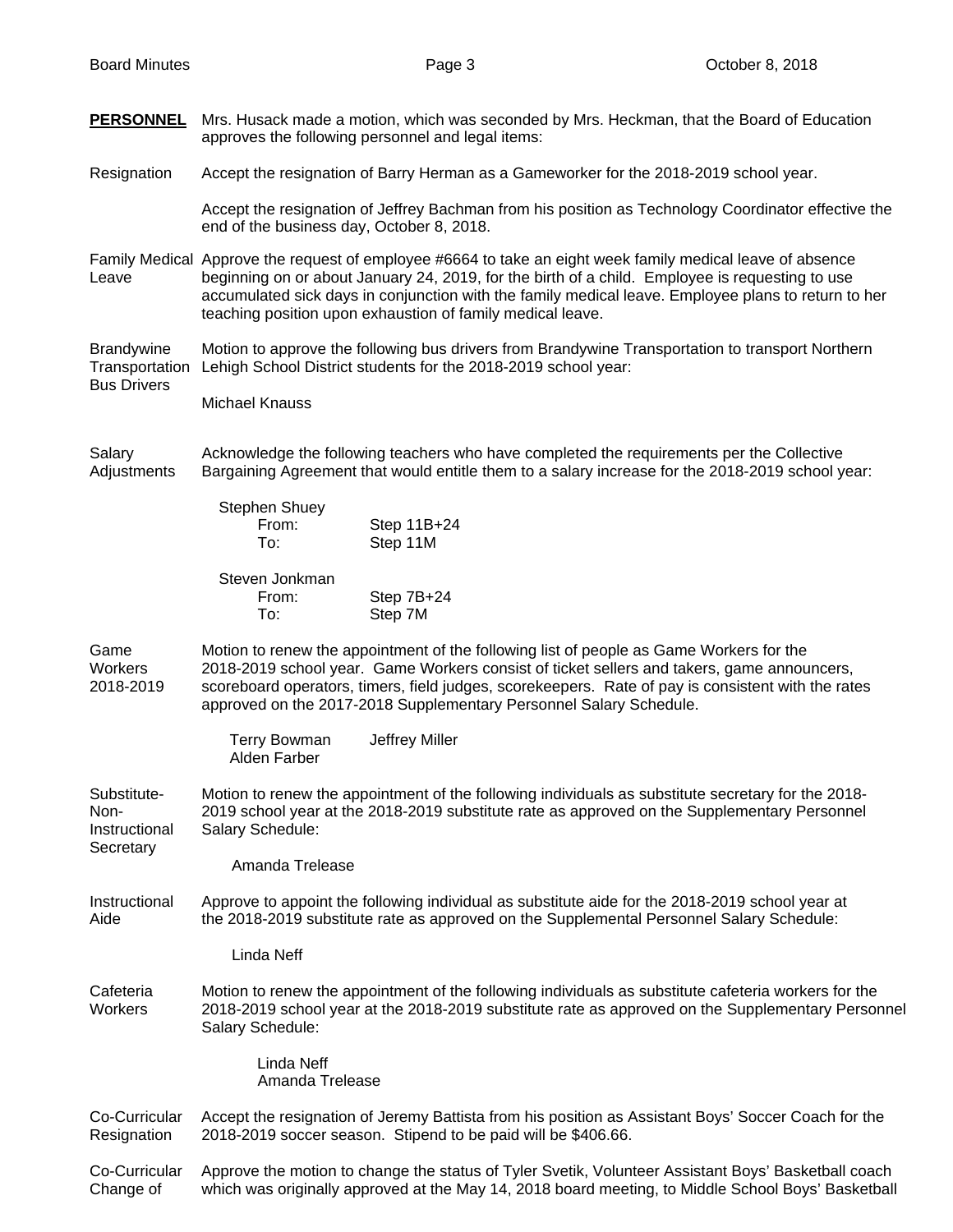Status coach - \$4,838.00 for the 2018-2019 school year.

## **PERSONNEL**

| (cont.)<br>Co-Curricular<br>Volunteers<br>2018-2019 | Joseph Seremula<br><b>Fred Folland</b><br>John Weremedic                                                                                                                                                                                                                                       |                                                                            | <b>Assistant Baseball Coach</b><br>Little Leo Club<br>Little Leo Club                                              |                                                |  |
|-----------------------------------------------------|------------------------------------------------------------------------------------------------------------------------------------------------------------------------------------------------------------------------------------------------------------------------------------------------|----------------------------------------------------------------------------|--------------------------------------------------------------------------------------------------------------------|------------------------------------------------|--|
|                                                     | YEA:<br>NAY:                                                                                                                                                                                                                                                                                   | Mr. Fedorcha (7)<br>None $(0)$                                             | Mr. Distler, Mr. Green, Mrs. Heckman, Mrs. Husack, Mrs. Kulp, Mr. Roberts, and                                     |                                                |  |
| <b>PERSONNEL</b><br><u>(cont.)</u>                  | Mrs. Heckman made a motion, which was seconded by Mr. Green, that the Board of Education<br>approves the following motion:                                                                                                                                                                     |                                                                            |                                                                                                                    |                                                |  |
| Co-Curricular<br>Appointments<br>2018-2019          | Motion to renew the appointment of the following Co-Curricular positions for the 2018-2019<br>school year:                                                                                                                                                                                     |                                                                            |                                                                                                                    |                                                |  |
|                                                     |                                                                                                                                                                                                                                                                                                | Dan Belfonti<br>Katherine Farber<br><b>Frank Gnas</b><br>Janelle Scheckler | Assistant Boys' Soccer Coach<br>Freshman Class Advisor<br>Freshman Class Advisor<br>National Honor Society Advisor | \$2,643.34<br>\$692.00<br>\$692.00<br>\$543.00 |  |
|                                                     | YEA:<br>NAY:<br>ABS:                                                                                                                                                                                                                                                                           | None $(0)$<br>Mr. Distler (1)                                              | Mr. Green, Mrs. Heckman, Mrs. Husack, Mrs. Kulp, Mr. Roberts, and Mr. Fedorcha (6)                                 |                                                |  |
| <b>POLICY</b>                                       | Mr. Distler made a motion, which was seconded by Mrs. Kulp, that the Board of Education<br>approves the following policy items:                                                                                                                                                                |                                                                            |                                                                                                                    |                                                |  |
| <b>Board Policy</b><br>Second<br>Reading            | Approve school board policy #815.1 - Operations - Social Media with changes, as presented after<br>second reading.                                                                                                                                                                             |                                                                            |                                                                                                                    |                                                |  |
|                                                     | Approve school board policy #828 - Operations - Fraud, as presented after second reading.                                                                                                                                                                                                      |                                                                            |                                                                                                                    |                                                |  |
|                                                     | YEA:<br>NAY:                                                                                                                                                                                                                                                                                   | Mr. Fedorcha (7)<br>None $(0)$                                             | Mr. Distler, Mr. Green, Mrs. Heckman, Mrs. Husack, Mrs. Kulp, Mr. Roberts, and                                     |                                                |  |
| <b>CONFER-</b><br><b>ENCES</b>                      | Mrs. Kulp made a motion, which was seconded by Mr. Roberts, that the Board of Education<br>approves the following conferences:                                                                                                                                                                 |                                                                            |                                                                                                                    |                                                |  |
|                                                     | Jennifer Butz - Women's Leadership Forum: Engaging Girls in STEM - October 15-16, 2018 - St.<br>Paul, MN; Travel - \$658.55; Lodging - \$101.14; - Total Approximate Cost: \$759.69 - Funding:<br>Northern Lehigh Education Foundation EITC Grant                                              |                                                                            |                                                                                                                    |                                                |  |
|                                                     | Mary Frank - Women's Leadership Forum: Engaging Girls in STEM - October 15-16, 2018 - St.<br>Paul, MN; Travel - \$658.55; Lodging - \$101.14; - Total Approximate Cost: \$759.69 - Funding:<br>Northern Lehigh Education Foundation EITC Grant                                                 |                                                                            |                                                                                                                    |                                                |  |
|                                                     | Matthew Link - PASA New Superintendents' Academy - Part 3 - Professional and Community<br>Leadership - January 8-9, 2019 - PASA Offices - Harrisburg, PA - Registration: \$229.00; Lodging:<br>\$138.75; Travel: \$88.73 - Total Approximate Cost: \$456.48 - Funding: Superintendent's Budget |                                                                            |                                                                                                                    |                                                |  |
|                                                     | YEA:<br>NAY:                                                                                                                                                                                                                                                                                   | Mr. Fedorcha (7)<br>None $(0)$                                             | Mr. Distler, Mr. Green, Mrs. Heckman, Mrs. Husack, Mrs. Kulp, Mr. Roberts, and                                     |                                                |  |
|                                                     |                                                                                                                                                                                                                                                                                                |                                                                            |                                                                                                                    |                                                |  |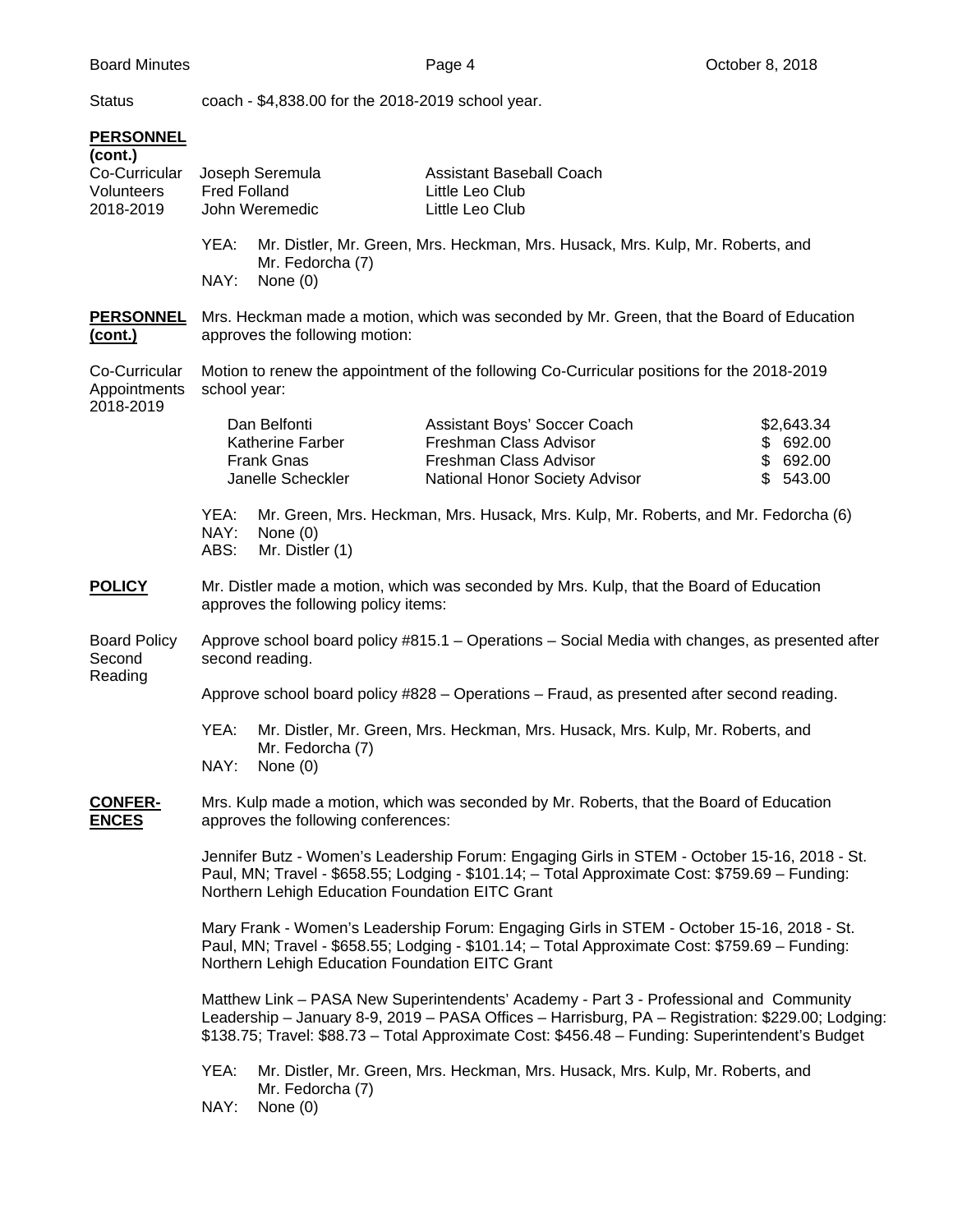| <b>CURRIC-</b><br><b>ULUM AND</b><br><b>INSTRUC-</b>                  | Mrs. Heckman made a motion, which was seconded by Mr. Green, that the Board of Education<br>approves the following curriculum and instruction items:                                                                                                                                                                                                                                                                                                                                                            |
|-----------------------------------------------------------------------|-----------------------------------------------------------------------------------------------------------------------------------------------------------------------------------------------------------------------------------------------------------------------------------------------------------------------------------------------------------------------------------------------------------------------------------------------------------------------------------------------------------------|
| <b>TION</b><br>Comprehen-<br>sive Plan<br>2019-2022                   | Approve the Comprehensive plan beginning July 1, 2019 - June 30, 2022, as presented.                                                                                                                                                                                                                                                                                                                                                                                                                            |
| Center for<br>Humanistic<br>Change<br>2018-2019                       | Approve to authorize the superintendent to execute a letter of agreement for the 2018-2019<br>academic year with the Center for Humanistic Change, Inc. to provide Student Assistance<br>Program (SAP) Liaison services. The Student Assistant Teams in our school district will use<br>these services.                                                                                                                                                                                                         |
| Kutztown<br>Agreement                                                 | Approve to authorize proper officials to execute an Affiliation Agreement between Northern Lehigh<br>School District and Kutztown University for a teacher preparation program. This program allows<br>students at Kutztown University to student teach in our district in order for them to complete their<br>practicum hours needed for graduation.                                                                                                                                                           |
| Apple Tree<br>Educational<br>Assoc. Bi-<br>lingual Psy-<br>chologists | Authorize administration to enter into an agreement with Apple Tree Educational Associates, LLC<br>to provide bilingual school psychologist services to assist the Special Education Department with<br>bilingual assessments and student evaluations. Rate of pay will be \$1,800.00 per student<br>evaluation.                                                                                                                                                                                                |
| PTS Agree-<br>Speech Serv.                                            | Approve the addendum to the Pediatric Therapeutic Services Agreement to provide bilingual<br>ment Bi-lingual speech services at a rate of \$85.99 per hour, on an as needed basis for the 2018-2019 school<br>year.                                                                                                                                                                                                                                                                                             |
|                                                                       | Mr. Distler, Mr. Green, Mrs. Heckman, Mrs. Husack, Mrs. Kulp, Mr. Roberts, and<br>YEA:<br>Mr. Fedorcha (7)<br>NAY:<br>None $(0)$                                                                                                                                                                                                                                                                                                                                                                                |
| <b>NEW</b><br><b>BUSINESS</b><br><b>District</b><br>Goals             | Mr. Green made a motion, which was seconded by Mrs. Heckman, that the Board of Education<br>approves the following new business item:<br>Approve the Northern Lehigh School District Goals for the 2018-2019 school year.                                                                                                                                                                                                                                                                                       |
| 2018-2019                                                             | YEA:<br>Mr. Distler, Mr. Green, Mrs. Heckman, Mrs. Husack, Mrs. Kulp, Mr. Roberts, and<br>Mr. Fedorcha (7)<br>NAY:<br>None (0)                                                                                                                                                                                                                                                                                                                                                                                  |
| <b>FINANCIAL</b>                                                      | Mr. Distler made a motion, which was seconded by Mrs. Husack, that the Board of Education approves<br>the following financial items.                                                                                                                                                                                                                                                                                                                                                                            |
| Financial<br>Reports                                                  | Approve the following Financial Reports:<br>General Fund Account month of September, 2018 (Unaudited)<br>NLMS Student Activities Account month of September, 2018 (Unaudited)<br>NLHS Student Activities Account month of September, 2018 (Unaudited)<br>NLHS Scholarship Accounts months of August & September, 2018 (Unaudited)<br>Capital Construction month of September, 2018 (Unaudited)<br>Cafeteria Fund month of September, 2018 (Unaudited)<br>Refreshment Stand month of September, 2018 (Unaudited) |
| List of<br><b>Bills</b>                                               | Approve the Following List of Bills:<br>General Fund months of September & October, 2018<br>Capital Construction month of October, 2018<br>Cafeteria Fund months of September & October, 2018<br>Refreshment Stand Fund month of September, 2018                                                                                                                                                                                                                                                                |
| Per Capita                                                            | Approve abatement/exoneration requests of per capita taxes, for the residents that fall within                                                                                                                                                                                                                                                                                                                                                                                                                  |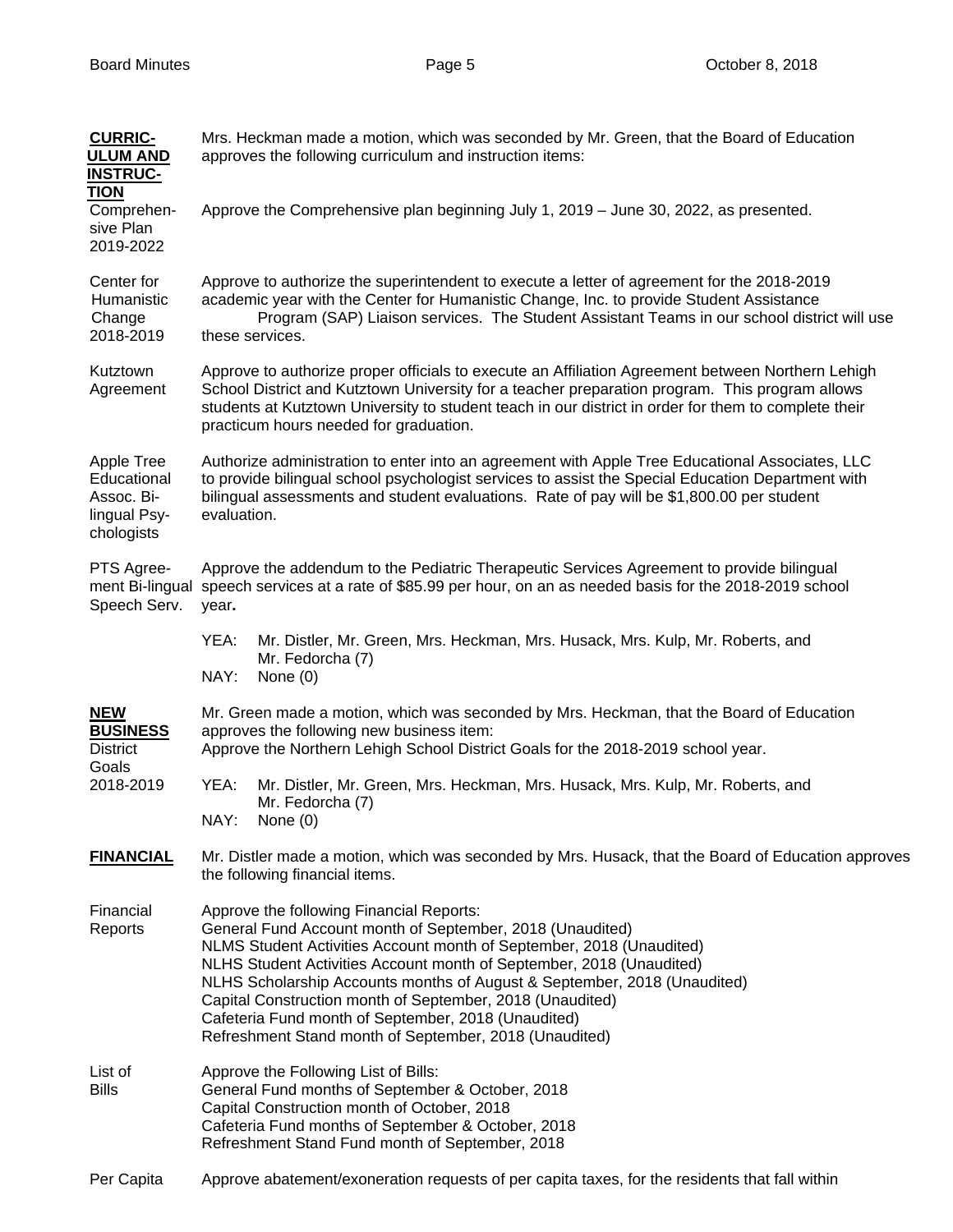| Abatements/<br>Exonerations                                    | the guidelines, as presented.                                                                                                                                                                                                                                 |                                                                                                                                                                                                                                                               |  |  |
|----------------------------------------------------------------|---------------------------------------------------------------------------------------------------------------------------------------------------------------------------------------------------------------------------------------------------------------|---------------------------------------------------------------------------------------------------------------------------------------------------------------------------------------------------------------------------------------------------------------|--|--|
| <b>FINANCIAL</b><br>(cont.)<br>Salary<br>Schedule<br>2018-2019 | Approve the 2018-2019 Northern Lehigh District Salary Schedule, as presented.                                                                                                                                                                                 |                                                                                                                                                                                                                                                               |  |  |
| Slatington<br>Library<br>Donation                              | Approve to release the \$5,000.00 donation to the Slatington Public Library that is budgeted in the<br>2018-2019 school year.                                                                                                                                 |                                                                                                                                                                                                                                                               |  |  |
| Portnoff<br>Agreement<br>Delinquent<br><b>Tax Collector</b>    | RESOLVED, the Board of Education approves the addendum to the agreement with Portnoff Law<br>Associates, Ltd. to be the delinquent real estate tax collector for the 2018 tax year.                                                                           |                                                                                                                                                                                                                                                               |  |  |
| Recovery                                                       | Statewide Tax Approve the appointment of Statewide Tax Recovery as the delinquent per capita tax collector for<br>the 2018 tax year.                                                                                                                          |                                                                                                                                                                                                                                                               |  |  |
|                                                                | YEA:<br>NAY:                                                                                                                                                                                                                                                  | Mr. Distler, Mr. Green, Mrs. Heckman, Mrs. Husack, Mrs. Kulp, Mr. Roberts, and<br>Mr. Fedorcha (7)<br>None (0)                                                                                                                                                |  |  |
| <b>LEGAL</b><br>Expulsion<br>Waivers                           | Mrs. Kulp made a motion, which was seconded by Mr. Green, that the Board of Education<br>approves the following legal items:                                                                                                                                  |                                                                                                                                                                                                                                                               |  |  |
|                                                                | The Board agrees to expulsion hearing waiver for Student #2090242. Student and guardian have<br>agreed to waive their right to a formal expulsion hearing in front of the School Board and have also<br>agreed to disciplinary action outlined in the waiver. |                                                                                                                                                                                                                                                               |  |  |
|                                                                | The Board agrees to expulsion hearing waiver for Student #2390189. Student and guardian have<br>agreed to waive their right to a formal expulsion hearing in front of the School Board and have also<br>agreed to disciplinary action outlined in the waiver. |                                                                                                                                                                                                                                                               |  |  |
|                                                                |                                                                                                                                                                                                                                                               | The Board agrees to expulsion hearing waiver for Student #1990282. Student and guardian have<br>agreed to waive their right to a formal expulsion hearing in front of the School Board and have also<br>agreed to disciplinary action outlined in the waiver. |  |  |
|                                                                | YEA:<br>NAY:                                                                                                                                                                                                                                                  | Mr. Distler, Mr. Green, Mrs. Heckman, Mrs. Husack, Mrs. Kulp, Mr. Roberts, and<br>Mr. Fedorcha (7)<br>None $(0)$                                                                                                                                              |  |  |
| <b>LEGAL</b><br>Student<br>Expulsion                           | Mrs. Kulp made a motion, which was seconded by Mrs. Husack, that the Board of Education<br>approves the following legal item:                                                                                                                                 |                                                                                                                                                                                                                                                               |  |  |
|                                                                | Recommend that the Board of Education approves Findings of Fact and Conclusion of Law and<br>recommendation of the Hearing Committee held at 6:15 p.m. on October 1, 2018. This<br>recommendation is to expel student #2190080.                               |                                                                                                                                                                                                                                                               |  |  |
|                                                                | Roll call.<br>YEA:<br>NAY:<br>Motion carried.                                                                                                                                                                                                                 | Mr. Distler, Mr. Green, Mrs. Heckman, Mrs. Husack, Mrs. Kulp, and Mr. Fedorcha (6)<br>Mr. Roberts (1)                                                                                                                                                         |  |  |
| <b>CORRES-</b><br><b>PONDENCE</b><br>Resignation<br>D. Roberts | Mr. Fedorcha announced that he received a resignation letter from board member, Mr. David Roberts.<br>Mr. Roberts will be moving out of the district. Mr. Fedorcha announced that the open board seat will<br>be posted beginning tomorrow.                   |                                                                                                                                                                                                                                                               |  |  |

Mr. Link announced thanked Mr. Roberts for making a positive impact in the time he was on the